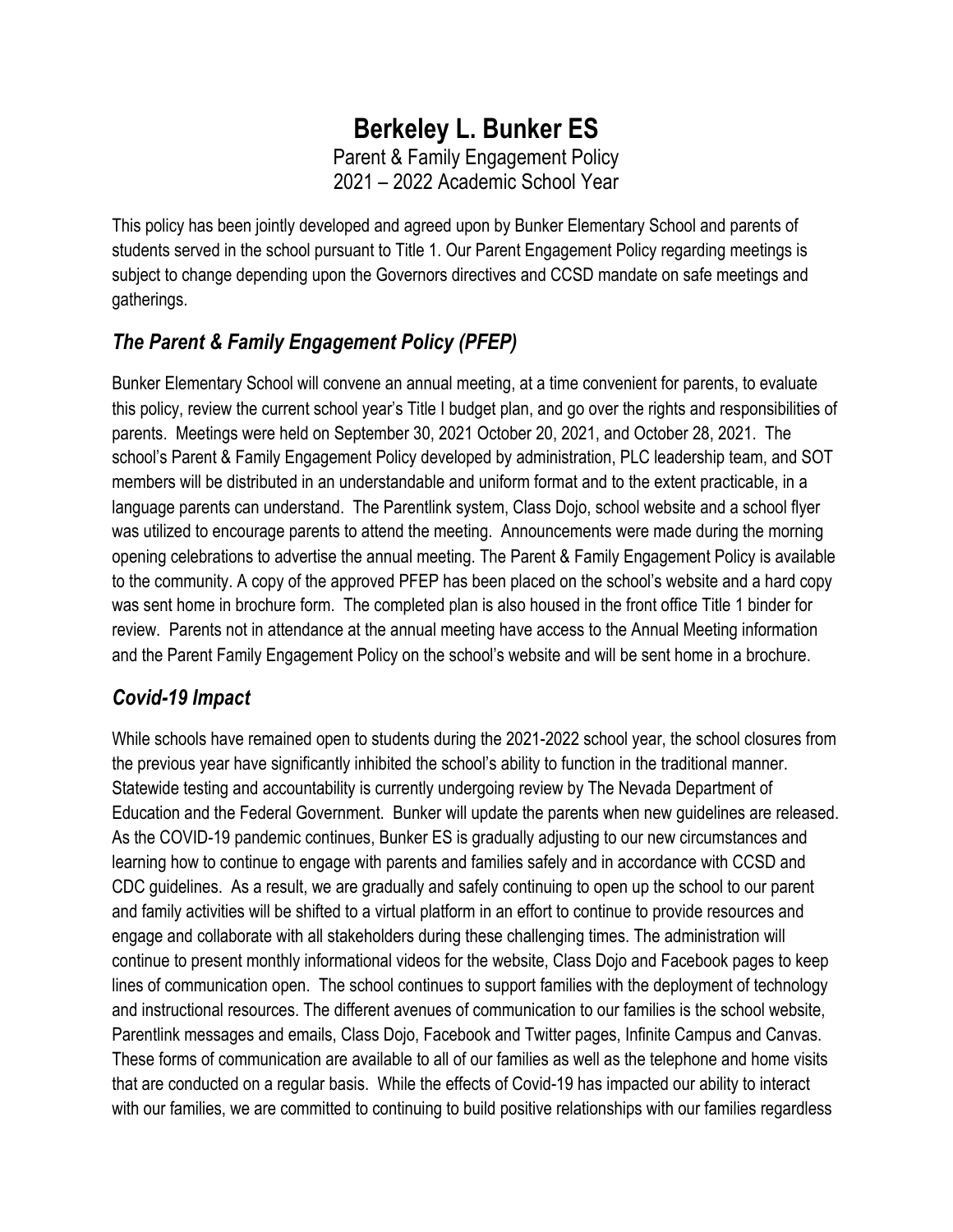of our circumstances. We look forward to increasing our opportunities to invite our families back onto the campus. We honor and respect the value that each one of our families has in the educational success of their children.

#### *The School Performance Plan*

Bunker Elementary School consistently involves parents in the writing of the school performance plan. Parents are invited to the monthly PLC leadership meetings and play an important role in the development, implementation and monitoring of the school improvement process, the Title I plan, and the Parent & Family Engagement Policy. Monthly SOT meetings address school improvement initiatives and encourage productive discourse to align the school community goals and determine action steps.

The District Wide survey was analyzed by the PLC Leadership team and later by the SOT team on 9/30/2021. The results were posted on the website after the SOT meeting. The top three celebrations and the top three priorities were included in the priority goals and vision for the Family Learning Center. The results of the survey were uploaded to the school website and shared at two parent meetings and made accessible on the school's website in English and Spanish. Based on the data report 53 parents responded to the survey. The data reflects an overall satisfaction rate with the school (See Attached). As a school staff and parent community we are addressing the areas of concern by focusing our efforts on building community through the Bunker United Family Learning Center and family learning opportunities that are meaningful, relevant and applicable in the home setting. Ongoing support for families will be provided by CCSD as well as community partners and school staff. The addition of the Bunker United Family Learning Center will provide access to families that will increase the number of parents responding in the 2021-2022 school year.

### *The Educational Involvement Accord*

The Educational Involvement Accord is integrated into the registration process through Infinite Campus. Parents must review the Accord prior to completing their child's registration. Administrators and teachers will have access to the Accord whenever needed for parent/student conferences or other occasions. The Accord is used as a tool to help build an educational partnership with the families as they work as a team to increase student achievement.

# *Building Parent Capacity*

Administration and staff will assist parents in gaining an understanding of the standards-based curriculum and the standards-based report card; the requirements of the Nevada School Performance Framework, data from the Clark County School Performance Framework and Title I; interpretation of local and State assessment data; progress monitoring of their students' academic achievement; how to be a partner with the school to assist their child in increasing their achievement levels; and how to access the NDE site. This will be accomplished by offering parent training throughout the year.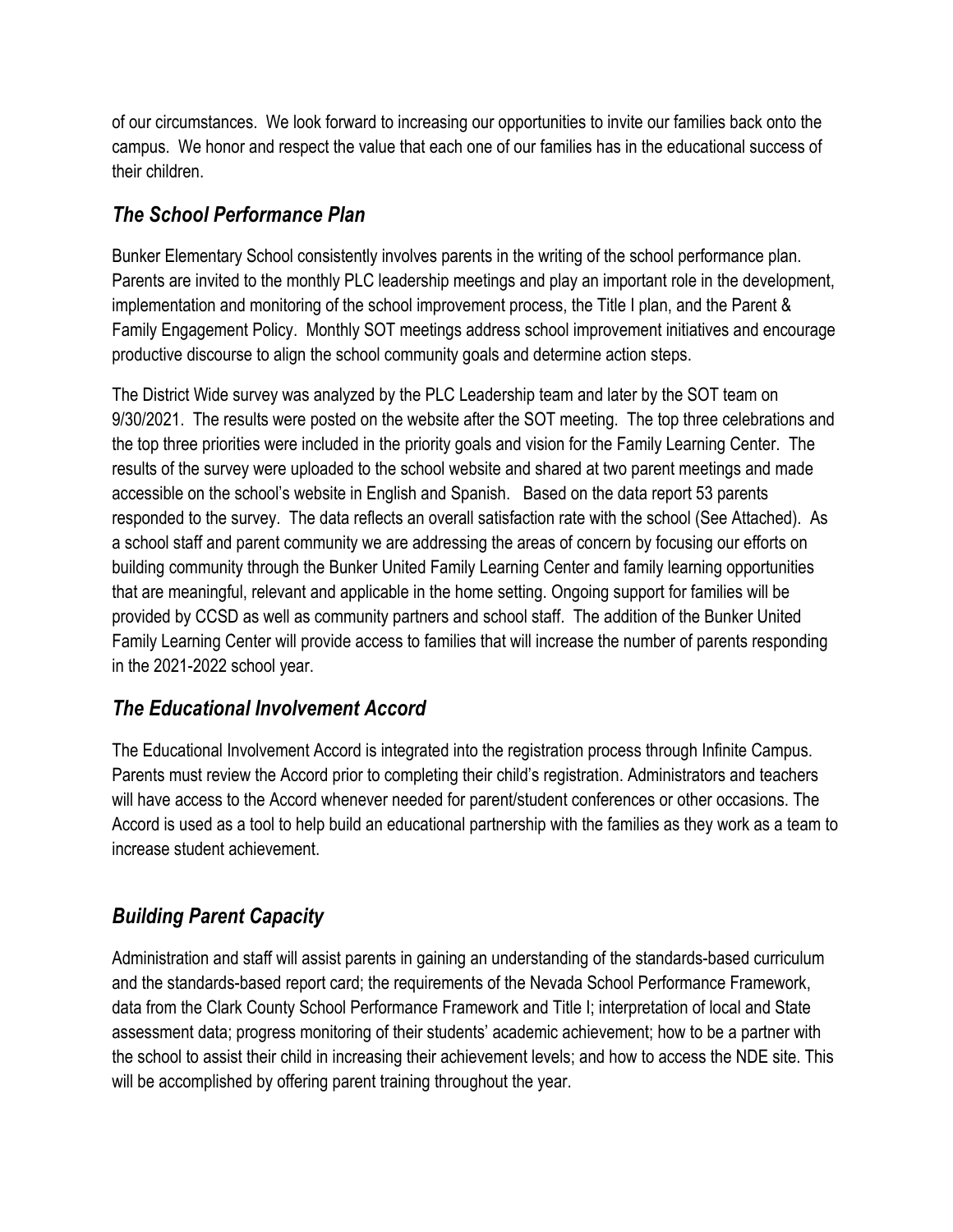Bunker will expand the scope of our family learning lab that parents are invited to utilize during the school day. The lab contains computers to access Rosetta Stone, learning websites, Adult ESL classes, parenting class, PreK groups, resume writing and job searches. We have expanded to offering additional support with RTI, effective volunteering and tutoring in school, Immigration and applying for citizenship. Additionally, parent training conducted by staff and the Family and Community Engagement Services (FACES) Department will support school improvement goals and provide families with strategies to best support learning at home.

In an effort to impact family literacy, the Bunker library will be open before and after school for families to access books and resources. We are also reaching out to the community and working with FACES to provide resources to our parents with new born babies at home.

### *Parent Workshops and Trainings*

The Bunker staff offer frequent family engagement opportunities to strengthen the family efficacy academically and socially.

- Academic Tutoring and Homework Club
- STEM around the house
- Infinite Campus Training (Parent Portal)
- Basic Math Facts Support and Student videos on website
- Parent Academic Workshops, Math, STEAM workshops and Community events
- Academic Nights (ELA and Math/Science and Social Studies)
- Virtual Meet and Greet (August 6, 2021)
- SOT monthly meetings
- ELL Master Plan meetings for parents (ALC-M Year 3)
- FACES University of Family Learning Workshops
- Make and Take Sessions supporting strategies presented in workshops as an extension
- Grade level meetings for parents (MyOn, grade specific strategy trainings)
- Parent-Student-Teacher Academic Planning Time

#### *School Information/Communication*

Infinite Campus parent portal, newsletters in English and Spanish, and Bunker United meetings are designed to keep the lines of communication open and to enlist the support of the community in our efforts to increase student achievement. Parent input is crucial on our PLC leadership team to help guide the decision-making process to reflect the will of all stakeholders.

All written communication from the school is provided in English and Spanish. Bunker ES has bilingual staff to assist in meeting the language needs of families ensuring that all families have equal understanding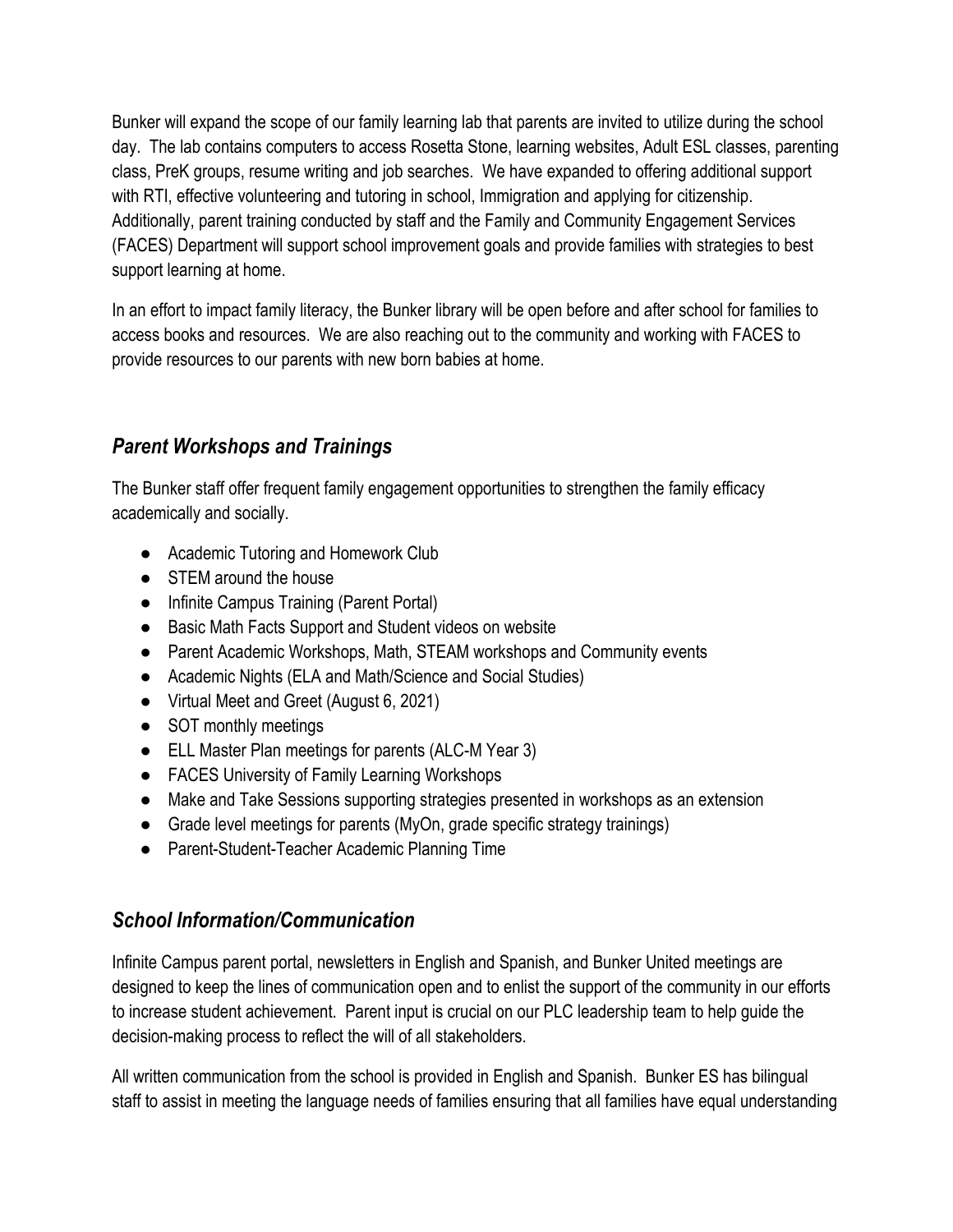of information shared. Infinite Campus is utilized as an effective tool to inform parents of student progress, attendance and school information. Additionally, Class newsletters, teacher websites and classroom apps and social media are utilized as another form of communication between home and school.

#### *High-Quality Curriculum and Instruction*

The Bunker staff guarantees to provide a world-class education for the students. High expectations and curriculum alignment will ensure that the State curriculum, State testing, and the teacher's instructional programs are all in alignment. Teachers will differentiate instruction, utilize scientifically researched-based strategies, and develop lessons for engagement to ensure that students learn at an optimal level to meet or exceed the State standards. Our philosophy at Bunker is to collaboratively partner with our families and include them on school achievement goals. We provide training that is specific to standards and provide parents with appropriate strategies that can be easily implemented. Parents as teaching partners will yield the greatest success for student achievement.

## *Parent Volunteer Program (Just starting to expand this as schools are opening up to the community again)*

All parents are encouraged to volunteer at the school as teacher assistants, lunchroom helpers, tutors, and role models. The administrative team frequently shares parental involvement research and its correlation to student achievement with the families to assist them with working with their children at home and to motivate and inspire their participation at school if it is feasible to do so. Parents are asked to serve as chaperones, guest speakers, classroom and event volunteers. Our goal is to grow our parents into parent leaders through the opportunities on campus. Bunker United will meet monthly to plan and organize events based on parent interest and needs.

### *Staff Professional Development*

Professional development at Bunker is a priority. As a school community we identified a need to strengthen the home school connection. In order to strengthen this connection, we will start with selfreflection on our core beliefs as a staff. The Bunker Family Learning Center is staffed with a teacher family assistant who is working with the Family and Community Engagement Services (FACES) department of the Clark County School District, community partners and administration to develop professional learning opportunities. These opportunities are made available to the staff on our designated professional development days which are Wednesday mornings during the distance learning phase. Bunker Elementary is committed to using the PTA National Standards for Family-School Partnerships as the focus of professional learning. The focus topics of the PD include strategies on building and nurturing relationships with families, meaningful and respectful communication, inspiring parent leadership, fostering a culturally responsive school environment and equitable opportunities for all.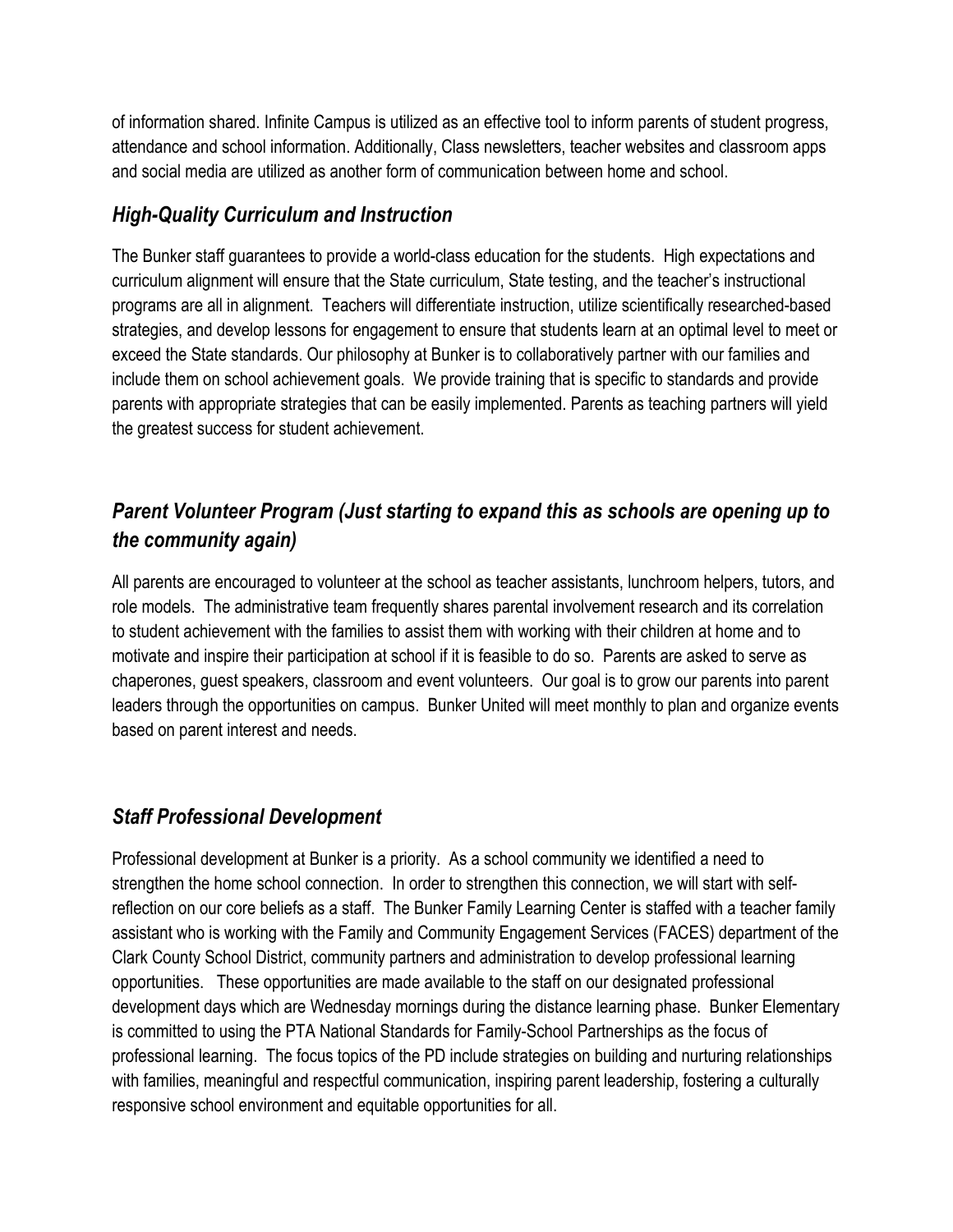Our Wellness Team provided our staff with research on Maslow's Hierarchy of Needs. The staff collaborated and reflected on the emotional effects the school closures have had on families and what our next steps would be. As a school community we brainstormed ways to promote self-care and engage families in positive ways to give them some sense of normalcy. The Wellness Team continues to offer support to staff as requested due to the varied needs of specific family situations.

As a result of parent input, our MTSS team (Multi-tiered System of Support) has provided mindfulness training to the parents and ways they can help their children, as well as themselves, self-regulate and remain calm in stressful situations.

We have continued to support our families with distance education by offering virtual English classes, one on one tutoring sessions on navigation of Canvas, one on one tutoring of technology navigation, parenting classes through Boys Town and multiple workshops and sessions on how to be successful during distance learning. At Bunker, we focus on responding to the needs of our families and designing sessions based on the information gathered to ensure that what is provided is relevant, applicable and builds family efficacy.

#### *Coordination with Other Programs*

Bunker has a community-based preschool that offers educational opportunities for 'typical peers' to become role models for special needs students. Parental involvement is a requirement for participation in this program. The administration also makes home visits to assess needs and develop positive relationships with the families to plan and set goals for future academic growth of the students. Information on this and other programs at Bunker ES are listed on the school's website.

#### *Supporting Parent Needs*

When students are allowed to return to the school campus, childcare is provided at all Bunker United meetings to allow greater access for the parents to participate. An interpreter is also provided to ensure that our Spanish speaking parents can understand and contribute in their native language. Bunker purchased the headset system to allow translators to work synchronously to accommodate English and Spanish speakers at the same time. Parent surveys, input and feedback sections of the newsletter, and providing a welcoming open door policy are provided to ensure that parents are partners with the school staff. Information from this survey is presented to the PLC leadership team and Bunker United for potential implementation at the school level to improve practices and to expand our inclusive practices. As a school community, we will address the needs of parents in regards to home or school concerns by providing resources. The resources include but are not limited to, the Family Learning Center, School Counselor, Social Worker and community partners such as FACES, Boys Town and Parenting Project. Participation in the Annual District Wide Survey is advertised and supported by the school staff.

Parents have access to the computer lab and library as a resource in the education of their children. Google classroom, MyOn electronic library, ReadyGen, Kahn Academy, Brain Pop and other computer-